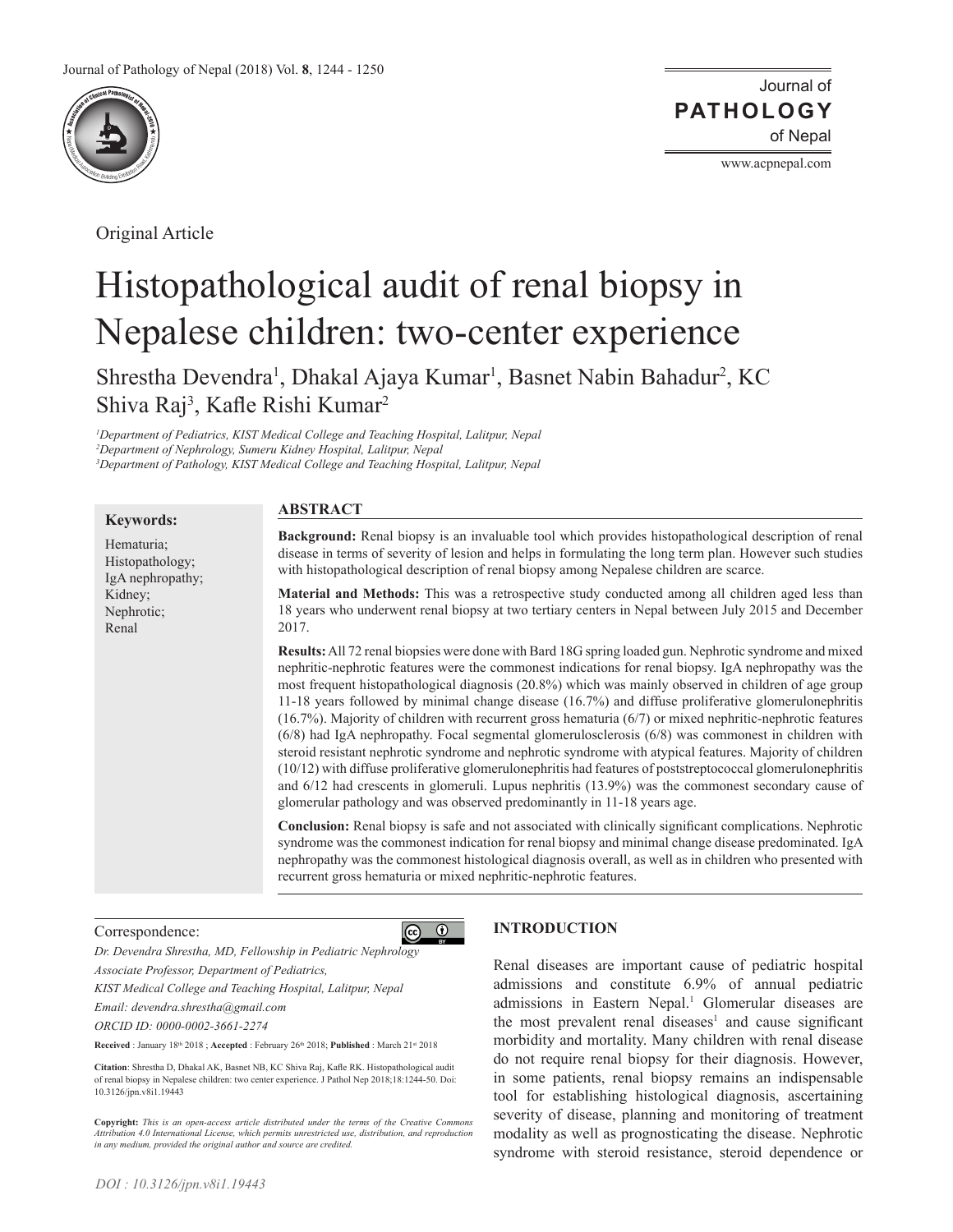| <b>Indications</b>                           | Number $(\% )$ |
|----------------------------------------------|----------------|
| Nephrotic syndrome                           | 25(34.7)       |
| $SRNS = 8$                                   |                |
| $SDNS = 8$                                   |                |
| $FRNS = 2$                                   |                |
| Age related $=4$                             |                |
| <b>Positive ANA=1</b>                        |                |
| Acute kidney injury=1                        |                |
| Persistent microscopic hematuria=1           |                |
| Mixed nephritic-nephrotic features           | 20(27.8)       |
| Urinary abnormalities with systemic features | 13(18.1)       |
| $SLE = 9$                                    |                |
| $HSP = 4$                                    |                |
| Gross hematuria                              | 8(11.1)        |
| Acute glomerulonephritis with rapidly        | 6(8.3)         |
| deteriorating renal function                 |                |
| <b>Total</b>                                 | 72 (100)       |

with atypical features, recurrent gross hematuria, staging of systemic lupus erythematous (SLE) nephritis and Henoch Schonlein purpura (HSP) nephritis and unexplained acute kidney injury (AKI) are few of indications for performing renal biopsy in children.

The knowledge of pattern of renal disease and histopathological association to presenting features in a specific region is of importance to practitioners as they have been shown to be different in various centers and geographical locations.2-7

There is a relative lack of data regarding prevalence of glomerular diseases in children with their association to histopathological picture in Nepalese children. Therefore this study was conducted to describe pattern of glomerular diseases in different age groups, indications for renal biopsy as well as their histopathological appearance.

### **MATERIALS AND METHODS**

This was a retrospective study of children aged less than 18 years who underwent percutaneous renal biopsy between July 2015 and December 2017 at two tertiary care centers

Nephrotic syndrome was defined as children presenting with generalized edema, nephrotic range proteinuria (>40mg/m2 /hour or spot urine protein creatinine ratio >2), hypoalbuminemia (serum albumin 3.5mg/dl) and hypercholesterolemia (serum total cholesterol >200mg/ dl). Steroid resistant nephrotic syndrome (SRNS) was defined as cases of nephrotic syndrome who did not achieve remission despite prednisolone at 2mg/kg/day for 4 weeks. Steroid dependent nephrotic syndrome (SDNS) was defined as cases of nephrotic syndrome who developed two consecutive relapses within two weeks of stoppage of steroid or on tapering doses of steroid. Frequently relapsing nephrotic syndrome (FRNS) was defined as cases of nephrotic syndrome that had 2 or more relapses in initial six months or more than 3 relapses in any one year period.

Acute glomerulonephritis (AGN) was defined as patient presenting with acute onset of edema, hematuria (gross or microscopic), oliguria, hypertension and azotemia.

Patients who had features of AGN and had nephrotic range proteinuria were categorized as mixed nephritic-nephrotic presentation.

Patients with two or more episodes of gross hematuria with or without proteinuria, edema or hypertension after exclusion of non-glomerular causes were classified as recurrent gross hematuria.

Patients presenting with rapidly deteriorating renal function (decrease in glomerular filtration rate by 50% as calculated by estimated glomerular filtration rate estimation using Schwartz equation) along with hypertension, edema and hematuria were defined as AGN with rapidly deteriorating renal functions.

| Table 2. Histopathological appearance in nephrotic syndrome |  |             |             |                                           |  |  |  |
|-------------------------------------------------------------|--|-------------|-------------|-------------------------------------------|--|--|--|
|                                                             |  | <b>SDNS</b> | <b>FRNS</b> | Nephrotic syndrome with atypical features |  |  |  |
| Minimal change disease                                      |  |             |             |                                           |  |  |  |
| Focal segmental glomerulosclerosis                          |  |             |             |                                           |  |  |  |
| <b>Membranoproliferative</b><br>glomerulonephritis          |  |             |             |                                           |  |  |  |
| Mesangioproliferative<br>glomerulonephritis                 |  |             |             |                                           |  |  |  |
| <b>Membranous nephropathy</b>                               |  |             |             |                                           |  |  |  |
| <b>IgA</b> nephropathy                                      |  |             |             |                                           |  |  |  |
| IgG nephropathy                                             |  |             |             |                                           |  |  |  |
|                                                             |  |             |             |                                           |  |  |  |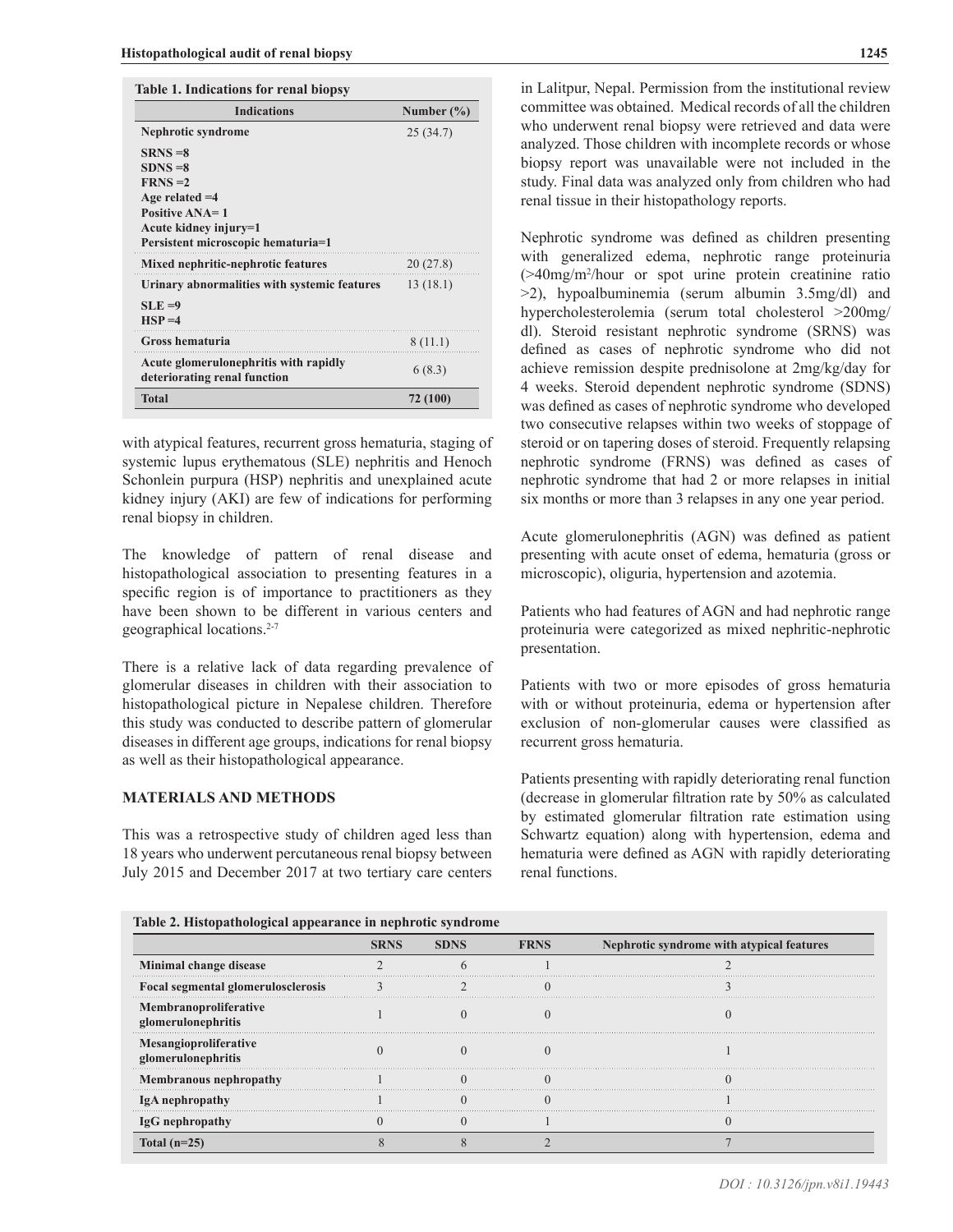|                                             | 1-5 years | 6-10 years | $11-18$ years | <b>Total</b> |
|---------------------------------------------|-----------|------------|---------------|--------------|
| IgA Nephropathy                             |           |            |               | 15           |
| Minimal change disease                      |           |            |               | 12           |
| Diffuse proliferative<br>glomerulonephritis |           |            | Q             | 12           |
| <b>Lupus nephritis</b>                      |           |            |               |              |
| Focal segmental glomerulosclerosis          |           |            |               |              |
| Mesangioproliferative<br>glomerulonephritis |           |            |               |              |
| <b>HSP</b> nephritis                        |           |            |               |              |
| Membranoproliferative<br>glomerulonephritis |           |            |               |              |
| Crescentic glomerulonephritis               |           |            |               |              |
| <b>Membranous nephropathy</b>               |           |            |               |              |
| IgG nephropathy                             |           |            |               |              |
| <b>Normal histology</b>                     |           |            |               |              |
| <b>Total</b>                                | 10        | 14         | 48            | 72           |

**Table 3. Age-wise histopathological appearance** 

Systemic lupus erythematosus was defined by fulfilling criteria as per American College of Rheumatology and those presenting with active urinary sediments were classified as lupus nephritis.

Patients with HSP (palpable purpura and renal involvement, abdominal pain and/or arthritis) along with gross hematuria or active urinary sediments or proteinuria or hypertension were classified as HSP nephritis.

Renal biopsy was indicated in children with steroid resistance nephrotic syndrome, before initiation of calcineurin inhibitors in SDNS or frequent relapses, age less than one year or more than 12 years, hypocomplementemia, persistent microscopic hematuria, sustained hypertension, acute kidney injury unattributable to hypovolemia or presence of systemic diseases.<sup>8</sup> Similarly, recurrent gross hematuria, urinary abnormalities associated with systemic diseases (SLE or HSP) and unexplained AKI were other indications for renal biopsy.

Renal biopsies were performed under ultrasonography guidance with Bard 18G spring loaded gun. Local anesthesia or short intravenous sedation was given during procedure according to hospital protocol. Two cores of tissue were collected and each was sent for light microscopy and immunofluorescence study. Electron microscopy study was not done. Biopsy reports which included ≥10 glomeruli were considered adequate for the study.<sup>9</sup> Data analysis was done with SPSS17.0 and percentages and proportions of indications, histopathological diagnosis, demographic parameters and complications were calculated.

#### **RESULTS**

There were 76 biopsies, out of which 4 biopsies were excluded from study as there were insufficient renal tissue

*DOI : 10.3126/jpn.v8i1.19443*

for histopathological analysis. There were 43 (59.7%) males and 29 (40.3%) females. The majority of children  $(n=48; 66.7%)$  were in age group 11-18 years, which was followed by  $6-10$  years (n=14; 19.4%) and 1-5 years age group (n=10; 13.9%).

In the studied renal core biopsy specimens, median number of glomeruli were fifteen (range 2 -37). Adequate number of glomeruli i.e.  $\geq 10$  was observed in 57 (79.2%) biopsies. Four children (5.6%) developed clinically significant post renal biopsy complications. One child developed clinically significant perirenal hematoma, gross hematuria and hypovolemic shock requiring blood transfusions who eventually recovered with conservative treatment. Three children had transient gross hematuria which subsided within first 24 hours. Five children had clinically insignificant subcapsular hematoma which resolved within two weeks.

The most common indication for performing renal biopsy was nephrotic syndrome (n=25; 34.7%) followed by mixed nephrotic nephritic features (n=20; 27.8%) and urinary abnormalities with systemic features (n=13; 18.1%). (Table 1)

Among the children with nephrotic syndrome, SRNS and SDNS were the most frequent indications observed in 8 (11.1%) children each. Frequently relapsing variant was seen in 2 (2.7%) of all the children. Nephrotic syndrome with atypical features were encountered in 7 (9.7%) patients. Out of which 4 were of older age, 1 had positive antinuclear antibody (ANA), 1 presented with acute kidney injury (AKI) and 1 with persistent microscopic hematuria.

Among the patients with mixed nephritic nephrotic features (n=20; 27.8%), 10 patients (13.9%) were clinically diagnosed clinically as poststreptococcal glomerulonephritis (PSGN)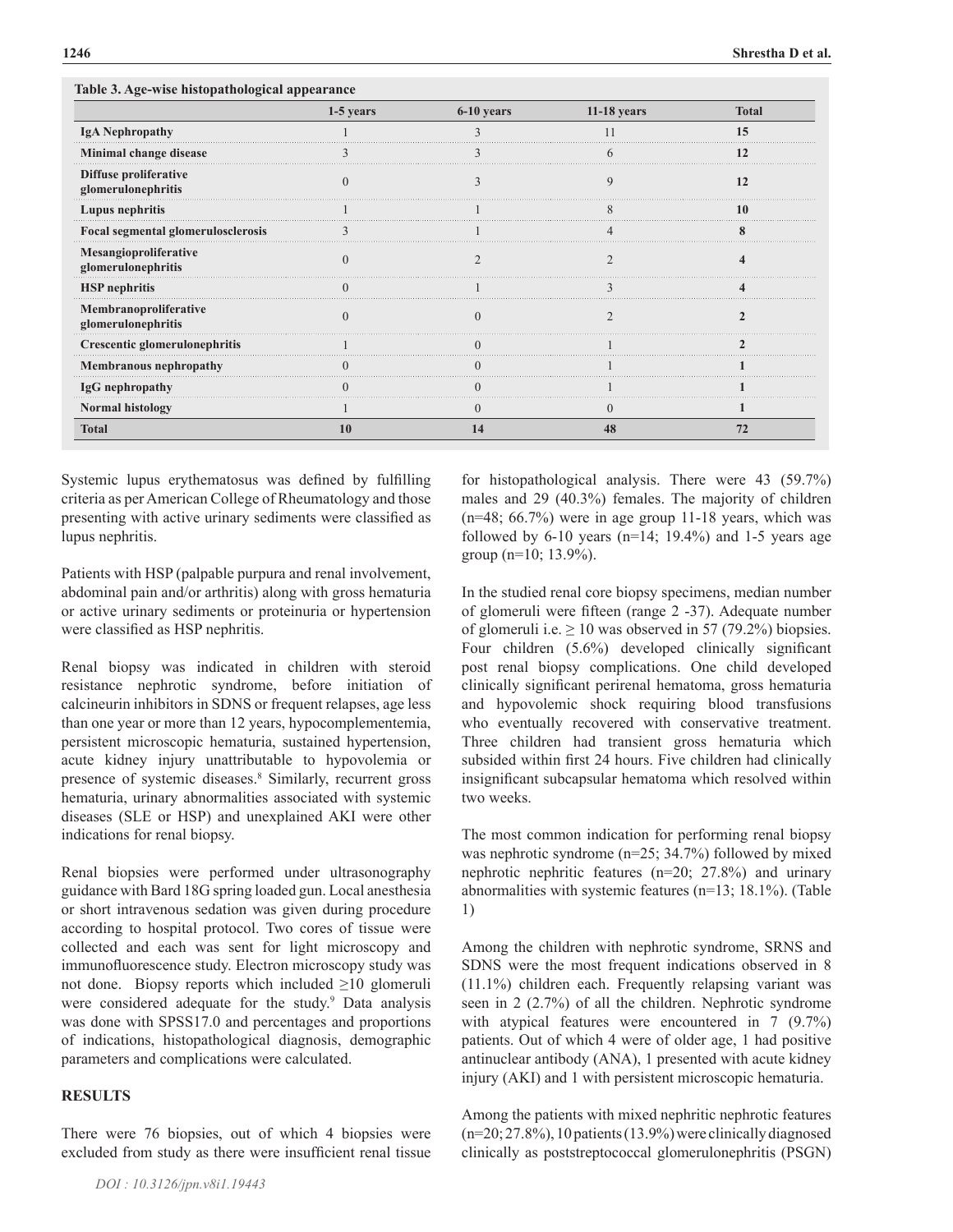|                                             | Gross hematuria | Mixed nephritic-<br>nephrotic<br>features | Acute<br>glomerulonephritis<br>with rapidly<br>deteriorating renal<br>function | Urinary<br>abnormalities<br>with systemic<br>features | <b>Total</b> |
|---------------------------------------------|-----------------|-------------------------------------------|--------------------------------------------------------------------------------|-------------------------------------------------------|--------------|
| <b>IgA Nephropathy</b>                      |                 |                                           |                                                                                |                                                       | 13           |
| Diffuse proliferative<br>glomerulonephritis |                 |                                           |                                                                                |                                                       | 12           |
| Lupus nephritis                             |                 |                                           |                                                                                |                                                       |              |
| <b>HSP</b> nephritis                        |                 |                                           |                                                                                |                                                       |              |
| Mesangioproliferative<br>glomerulonephritis |                 |                                           |                                                                                |                                                       |              |
| Crescentic glomerulonephritis               |                 |                                           |                                                                                |                                                       |              |
| Membranoproliferative<br>glomerulonephritis |                 |                                           |                                                                                |                                                       |              |
| Minimal change disease                      |                 |                                           |                                                                                |                                                       |              |
| <b>Normal histology</b>                     |                 | $\mathbf{U}$                              | $\theta$                                                                       | $\cup$                                                |              |
| Total                                       |                 | 20                                        |                                                                                | 13                                                    | 47           |

on basis of low c3 complement level, raised Antistreptolysin O and or AntiDNase B titer. Two children had low c3, c4 complement levels and negative ANA. Remaining 8 children had normal complement levels.

Out of 6 children with clinical presentation of AGN, gross hematuria, hypertension and edema with rapidly deteriorating renal functions, two children were suggestive of PSGN, one child had positive p-antineutrophil cytoplasmic antibody (p-ANCA) and rest three did not have identifiable etiology at the onset. Among these 6 children, 5 required hemodialysis. There were two children with PSGN who had rapidly deteriorating renal functions of which one did not require renal replacement therapy and another had to undergo hemodialysis. One child with ANCA positive vasculitis, one with IgA nephropathy and one with pauciimmune crescentic glomerulonephritis remained dialysis dependent even after three months of treatment.

Nine (12.5%) children had active urinary sediments along with hypocomplementemia, positive ANA and Anti dsDNA; of which two children had malar rash suggestive of SLE and underwent for renal biopsy. Similarly four (5.6%) children had features of nephritis along with palpable purpura and arthritis and/or abdominal pain suggestive of HSP.

Among 8 (11.1%) children who underwent for renal biopsy for gross hematuria, 7 had recurrent gross hematuria and 1 patient had features of AGN without features of poststreptococcal glomerulonephritis.

Fifty seven children (79.1%) had primary glomerular disease and secondary glomerular disease accounted in 24 children. One child who underwent renal biopsy had unremarkable glomerular morphology in light microscopy and immunofluorescence. IgA nephropathy, minimal change disease, FSGS, diffuse proliferative glomerulonephritis and lupus nephritis were the common histopathological findings. Other histological findings are as shown in Figure 1.

Histological diagnosis of FSGS was observed in 3  $(37.5\%)$  out of 8 children with SRNS and 3  $(42.8\%)$  out of 7 children with nephrotic syndrome along with atypical features. Majority of children with SDNS had minimal change disease in renal histology (Table 2). FSGS was predominantly observed in age group 11-18 years (50%) which was followed by in age group 1-5 years (37.5%) (Table 3).

Histopathological findings as per different indications for renal biopsy other than nephrotic syndrome is shown in Table 4. Majority of children (6 out of 7) with recurrent gross hematuria had IgA nephropathy in renal biopsy and one child had normal histology in light microscopy and immunofluorescence study. Similarly out of 8 children presenting with mixed nephritic-nephrotic features with normal complement levels, 6 had histopathological features of IgA nephropathy. Most of IgA nephropathy children (73.3%) were in 11-18 years age group (Table 3).

All the six children with clinical presentation of AGN with rapidly deteriorating renal functions had crescents in glomeruli in renal histopathology (4 had crescents in 53 to 86% of glomeruli and remaining 2 patients had 10 to 18% of glomeruli with crescents). Among four children with crescents involving more than 50% of glomeruli, features of lupus nephritis, IgA nephropathy, p-ANCA positive vasculitis and pauci-immune crescentic glomerulonephritis was present in one child each.

Diffuse proliferative glomerulonephritis (DPGN) was observed in children aged above 5 years only with majority in age group of 11 to 18 years. Out of 12 children with DPGN, 10 had features of PSGN who had persistent nephrotic range proteinuria, one child had features of AGN without features suggestive of PSGN and one child had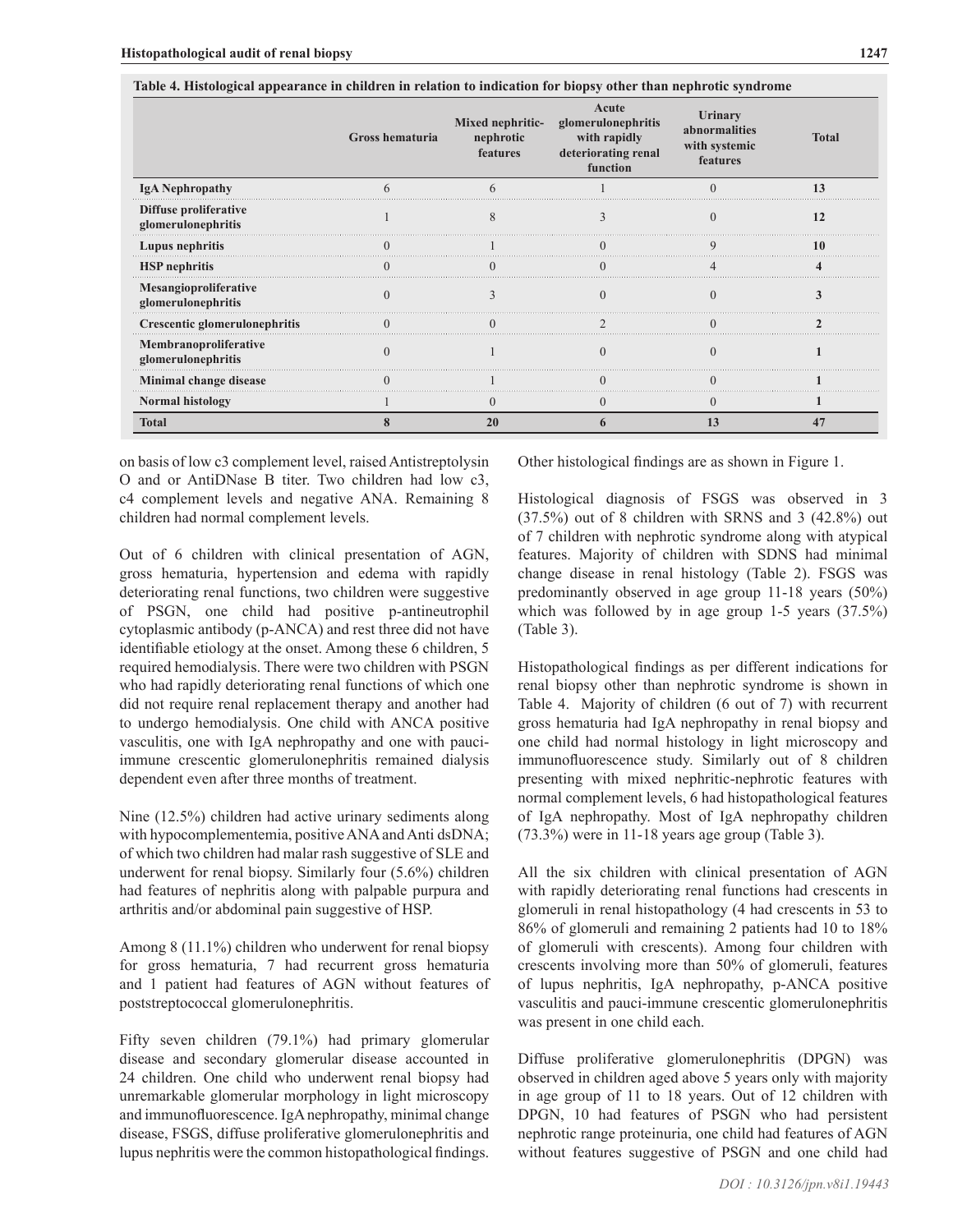|               | <b>Proportion of</b><br>glomeruli with<br>crescents | <u>IgA</u><br>nhronathv<br>ner | Diffuse proliferative<br>glomerulonephritis | <b>Crescentic</b><br>glomerulonephritis | Lupus<br>nephritis | <b>HSI</b><br>nephritis | Total |
|---------------|-----------------------------------------------------|--------------------------------|---------------------------------------------|-----------------------------------------|--------------------|-------------------------|-------|
| Glomeruli <10 | Crescents $\geq$ 25%                                |                                |                                             |                                         |                    |                         |       |
| Glomeruli >10 | Crescents $\leq 25\%$                               |                                |                                             |                                         |                    |                         |       |
|               | Crescents $>25\%$                                   |                                |                                             |                                         |                    |                         |       |
| Fotal         |                                                     |                                |                                             |                                         |                    |                         |       |

|  | Table 5. Correlation of crescents in glomeruli with histopathological diagnosis |  |
|--|---------------------------------------------------------------------------------|--|
|  |                                                                                 |  |

AGN with rapidly deteriorating renal functions requiring renal replacement therapy. Six patients had crescents and one child who required hemodialysis had crescents in 42% of glomeruli.

There were altogether 10 patients with lupus nephritis out of which 7 had diffuse proliferative lupus nephritis class IV and 3 had focal lupus nephritis class III histological features. One child fulfilled criteria for crescentic glomerulonephritis. Majority of children with lupus nephritis were observed in 11 to 18 years age group and female gender.

HSP nephritis was observed in four children, all of whom were in age range of 10-13 years. Three patient of HSP nephritis had crescents (2 had crescents in >25% glomeruli) (Table 5).

On light microscopy, crescents were seen in 20 (27.8%) children. Only one child with crescent was observed in biopsy specimen with <10 glomeruli. Twelve out of total 20 children had <25% crescents with predominance in diffuse proliferative glomerulonephritis (5/12) and IgA nephropathy (4/12) among biopsies with glomeruli  $\geq$ 10 (Table 5). More than 25% crescents were observed in lupus nephritis (2/6) and crescentic glomerulonephritis (2/6).

#### **DISCUSSION**

Renal biopsy is an invasive but safe procedure that is required for the diagnosis and management of various clinical spectrum of renal diseases in children.<sup>9</sup> Renal biopsy in children is done with extreme caution after adequate preparation and all precautions are taken to obtain good tissue samples with minimal risk of complications and discomfort to the child. Failure rate of 5.3% was observed in this study as compared to 2.3 to  $11.8\%$  in other studies.<sup>3,4,10</sup> Similarly the complications noted were minimal which were similar to previous studies $2,3,10$  and were appropriately managed.

The most common reason for renal biopsy in children was nephrotic syndrome which was consistent with previous studies.4,11,12 Primary glomerular disease predominated the histopathological lesions among renal biopsy in children as in previous studies. $3,6$  However, the histopathological pattern differ widely in various studies.<sup>2-7</sup>

Unlike the previous study from Nepal<sup>2</sup>, IgA nephropathy was the commonest histopathological finding in this study, however the proportions of IgA nephropathy were comparable. Similarly various other studies from East Asia



*Figure 1 : Histopathological diagnosis and its frequency*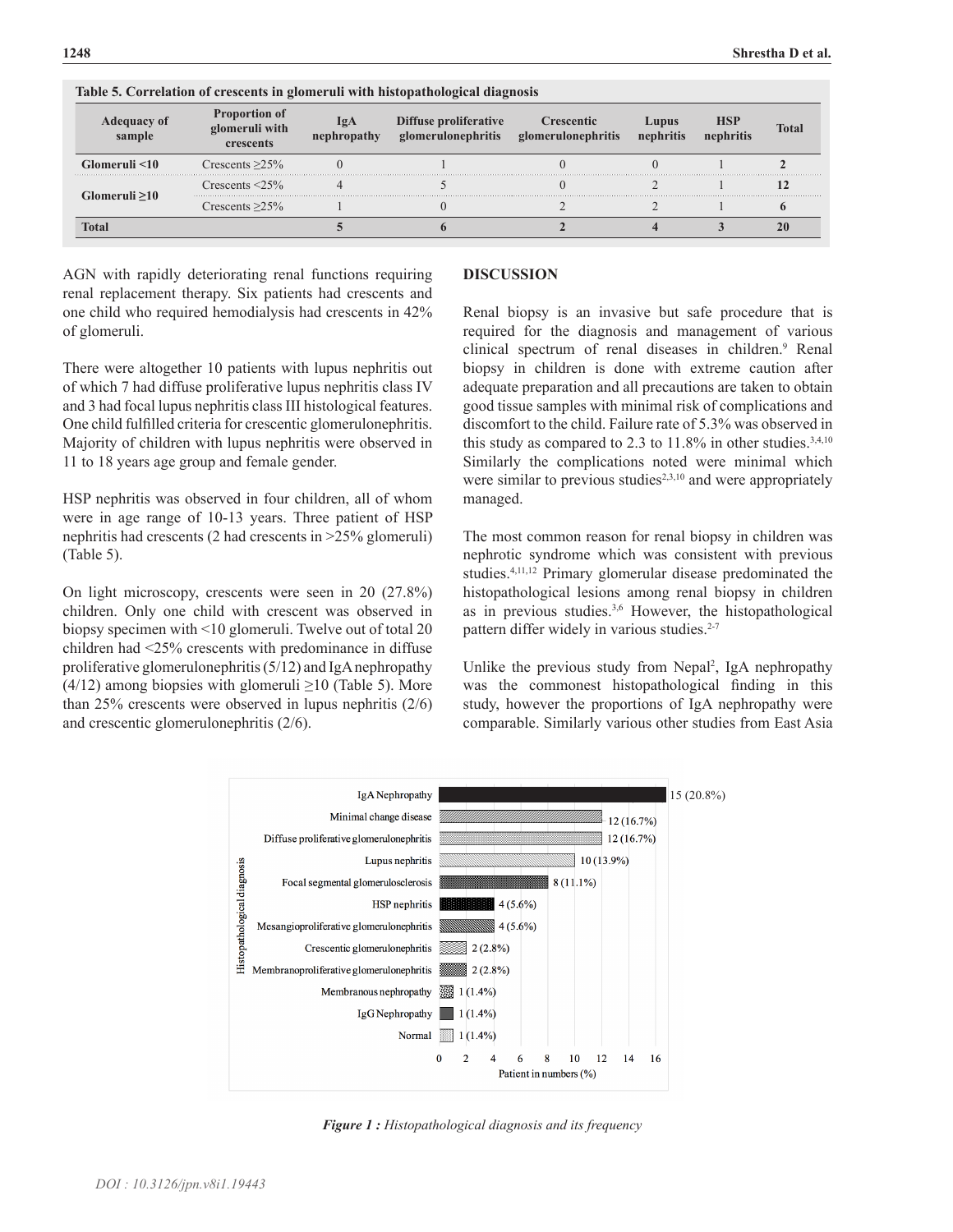and Europe showed IgA nephropathy as the most frequent histopathological diagnosis among renal biopsies.<sup>6,11,13</sup> Few other studies from Morocco and Egypt showed lower rates of IgA nephropathy which was as low as 3.4% of all biopsies.4,14 This may indicate toward racial predisposition and geographical variation. Previous study among Nepalese children showed IgA nephropathy in 17.2% of biopsies which were exclusively observed in age group of 10 to 14 years2 whereas 71.4% of children with IgA nephropathy were in age group of 10 to 18 years and was also observed in younger age group in this study. IgA nephropathy was the commonest histopathological diagnosis among children presenting with recurrent gross hematuria which was consistent with other study. $3$  In one patient with recurrent gross hematuria, biopsy findings were non diagnostic. Previous study has shown inability to confirm diagnosis by renal biopsy in 2 out of 13 patients with recurrent gross hematuria.3

Minimal change disease was the second commonest histopathological diagnosis in this study and the commonest in cohort of children with nephrotic syndrome. Other studies have also shown most frequent occurrence of minimal change disease among children who underwent renal biopsy<sup>4,15</sup> as compared to focal segmental glomerulosclerosis as the most frequent observation another studies.2,3,5,7 Most of children with SDNS had minimal change disease. This differed in patients with SRNS where FSGS appearance predominated which was also noted in a study among Indian children.<sup>16</sup>

Membranous glomerulonephritis has been shown to constitute from 5 to  $10\%$  of renal biopsies in children<sup>10</sup> as compared to 1.4% in this study. These variations may indicate difference in spectrum of glomerular disease in various geographical location or racial or selection bias of studies.

Crescentic glomerulonephritis is severe form of glomerulonephritis and occurs as 1.6-5.5% of biopsies.<sup>14,17</sup> In this study, two children (2.8%) had crescentic glomerulonephritis and both remained dialysis dependent. All the children with AGN with rapidly deteriorating renal functions had crescents in renal biopsy, but only 66.7% of patients fulfilled criteria of crescentic glomerulonephritis (i.e. crescents in more than  $50\%$  of glomeruli).<sup>18</sup>

DPGN was observed in 16.7% patients as compared to 15.3% and 27.7% of biopsies in a study from Egypt and Jamaica respectively.<sup>14,19</sup> PSGN was the major cause of DPGN seen in 75% of children.<sup>19</sup> Majority of children with PSGN do not require renal biopsy. However those who have persistent nephrotic range proteinuria and /or persistent gross hematuria or rapidly deteriorating renal functions need to undergo renal biopsy. In our study 83.3% of children with DPGN had PSGN supported by clinical presentation of AGN, low c3 and positive Antistreptolysin O and/or AntiDNase B titers. Five (41.7%) out of 12 children with PSGN had crescents; and one with rapidly

deteriorating renal functions had 42% of glomerulus with crescents on biopsy and required hemodialysis. Higher proportion of DPGN attributable to PSGN in this study may be explained because of occurrence of PSGN as high as one-third of children with renal disorders in a Nepalese study.<sup>1</sup> This may be related to prevalent referral practices as most complicated cases are the ones referred to tertiary care center where the study was conducted. There was high rates of proliferative glomerulonephritis of 12.6% in 1991 and decreased by  $4.1\%$  in 2008 in Turkey<sup>5</sup> and lower rates of postinfectious glomerulonephritis in Greece<sup>3</sup> relating to improved hygiene and early treatment facilities.

Lupus nephritis and HSP nephritis were the most common secondary glomerular diseases in our study which is consistent with previous studies.<sup>5,6,10</sup> Only 13.9% of children showed lupus nephritis in this study in contrast to 27.6% in previous study among Nepalese children.<sup>2</sup> 37.8% children had diffuse proliferative lupus nephritis<sup>2</sup> as compared to 70% of children with diffuse proliferative lupus nephritis class IV in this study. HSP nephritis was observed in 5.6% as compared to  $6.9\%$  in a Nepalese study<sup>2</sup> and  $6.3\%$  in another study.4

The major limitation of study was its retrospective study design. The study was conducted at two tertiary care centers which were referral centers for complicated renal disorders causing selection bias. Hence the results may not represent the true occurrence of renal pathology in community. Renal biopsy might not have been possible in few children fulfilling indications for renal biopsy due to parental reluctancy or financial constraints which might have affected the actual results. Electron microscopy study which is now considered an essential component to describe glomerular pathology was lacking in this study.

### **CONCLUSION**

Renal biopsy is vital for diagnosis of renal disease in children. It is safe and can be done effectively even with limited resources. Nephrotic syndrome was the commonest indication for renal biopsy and most of them were found to have minimal change disease. Those children with nephrotic syndrome who underwent renal biopsy for being steroid resistant or for falling in older age group were more likely to have FSGS. Overall, IgA nephropathy was the commonest histopathological diagnosis. IgA nephropathy was most likely to be found in children who presented with recurrent gross hematuria and those who presented with mixed nephritic-nephrotic feature. Lupus nephritis was the commonest secondary glomerular disease observed.

#### **Conflict of interest:** None